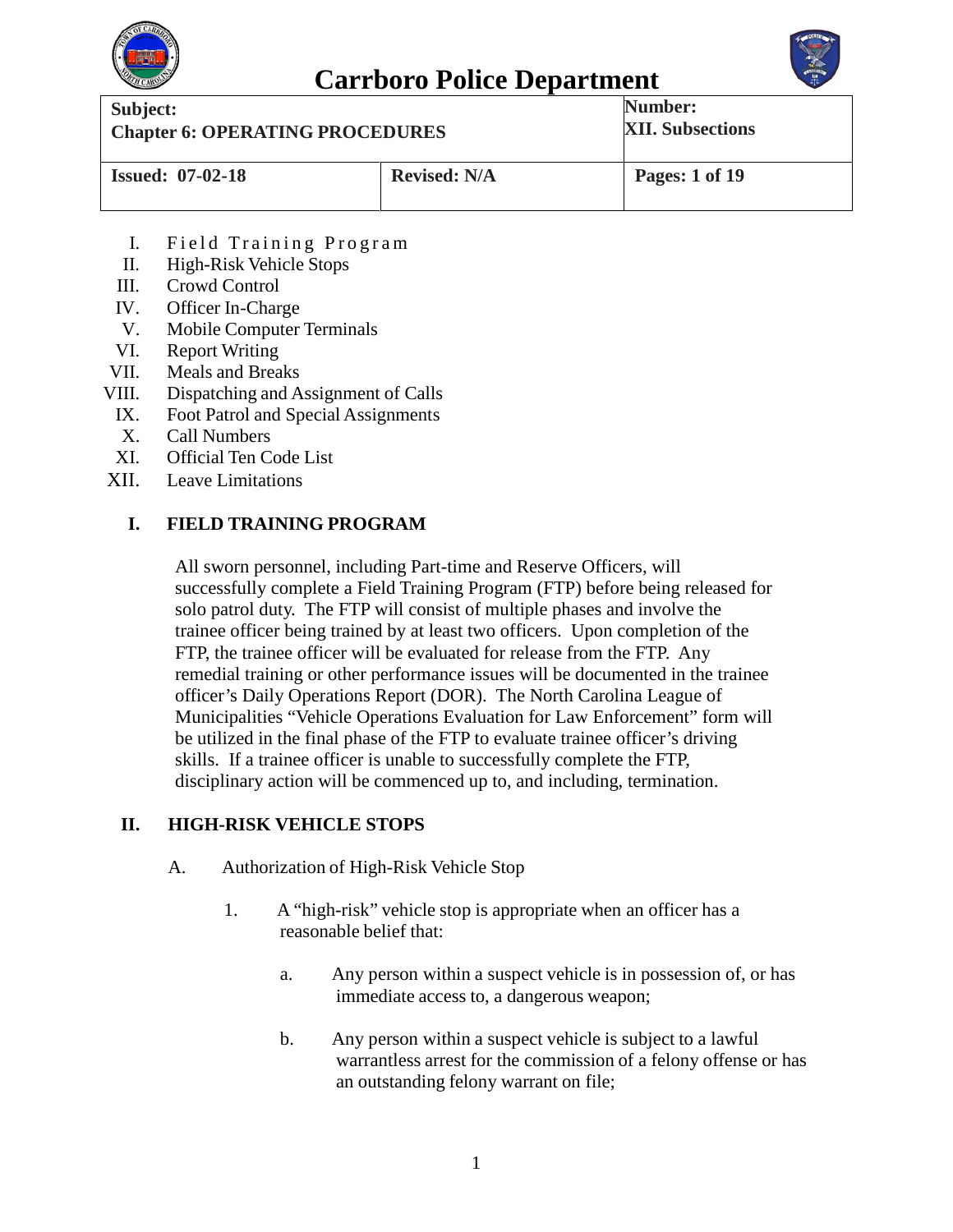



| Subject:                               |                     | Number:                 |
|----------------------------------------|---------------------|-------------------------|
| <b>Chapter 6: OPERATING PROCEDURES</b> |                     | <b>XII. Subsections</b> |
| <b>Issued: 07-02-18</b>                | <b>Revised: N/A</b> | Pages: 2 of 19          |

- c. The vehicle being stopped has been reported stolen; or
- d. Other conditions exist which constitute a higher than normal threat to the safety of the officer or a member of the public such that a High Risk Stop is reasonably necessary.
- 2. The guiding principle of all high-risk vehicle stops must be safety. The safety of uninvolved citizens, participating Officers and occupants of the suspect vehicle is of paramount importance. Officers shall follow current Departmental procedures for conducting such stops. Officers are authorized to draw departmentally approved service firearms and point them at the occupant(s) of a suspect vehicle during a high-risk vehicle stop. Any use of force must be reasonably necessary under the circumstances and shall be governed by the policies and procedures of the Carrboro Police Department, and the Constitutions and statutes of the State of North Carolina and the United States.
- 3. Officers shall advise Communications and the Patrol Supervisor when initiating a high-risk vehicle stop. High-risk stops shall be conducted with at least two police units, whenever possible. Other units may assist as needed. All high-risk vehicle stops shall be fully documented by the initiating member. Assisting Officers are also responsible for documenting their activity relevant to the high- risk stop. The Officer's Supervisor shall review all such documentation.
- B. High-Risk Vehicle Stop Procedures
	- 1. An officer initiating a high-risk vehicle stop shall advise Communications of the stop along with a brief reason for the stop and the following information: location, suspect vehicle, and occupant information. The officer shall initiate the stop in the safest available location and, when possible, wait until a cover unit is present. A minimum of two officers must be present to effectively conduct a highrisk vehicle stop. Other available officers shall assist as directed by the patrol supervisor.
	- 2. The officer initiating the stop (primary officer) is responsible for its operational direction and control. The primary officer shall retain operational control unless he is appropriately relieved by a superior officer. Cover officers (personnel directly assisting the primary officer) and officers assisting with perimeter or traffic control shall follow the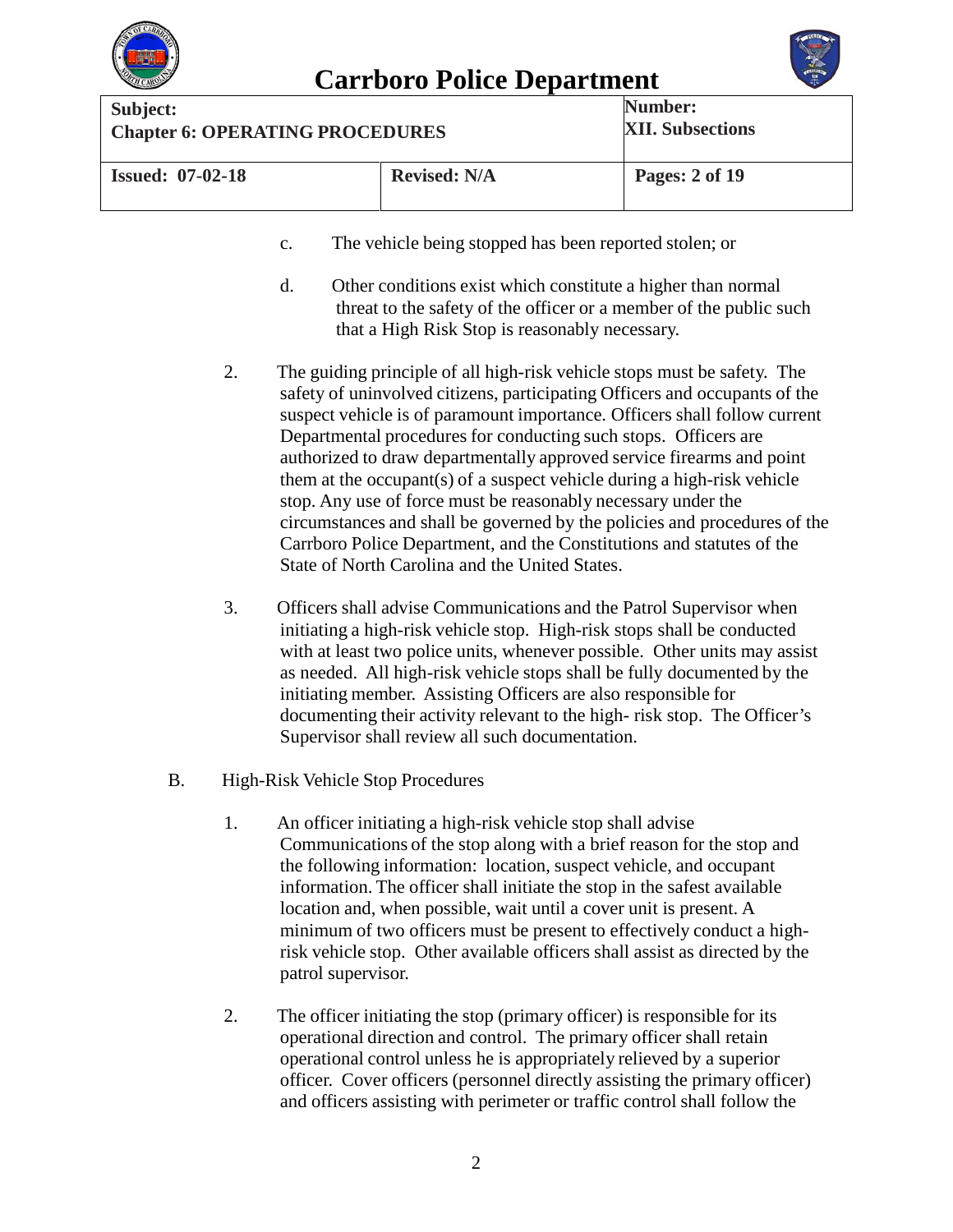



| Subject:                               |                     | Number:                 |
|----------------------------------------|---------------------|-------------------------|
| <b>Chapter 6: OPERATING PROCEDURES</b> |                     | <b>XII. Subsections</b> |
| <b>Issued: 07-02-18</b>                | <b>Revised: N/A</b> | Pages: 3 of 19          |

primary officer's directions. All officers participating in the stop shall attend to their area(s) of responsibility and communicate any observed threats to safety. During the stop, radio traffic should be kept to an essential minimum. The primary officer should assign a cover officer to handle relevant radio traffic.

- 3. All officers participating in the stop are authorized to draw departmentally approved service firearms and point them at the suspect vehicle occupant(s) located within an assigned area of responsibility. Any use of force must be reasonably necessary under the circumstances and shall be governed by the policies and procedures of the Carrboro Police Department, and the Constitution and statutes of the State of North Carolina and the United States.
- 4. When police vehicles and officers are properly positioned at the stop location, the primary officer shall address the suspect vehicle occupant(s). When practical, the primary officer should use a police vehicle's public address (PA) system to address and direct the suspect vehicle occupant(s). The primary officer shall identify himself as a Carrboro Police Officer and direct the suspect vehicle occupant(s) to raise their hands and interlock their fingers behind their heads. The primary officer shall advise the suspect vehicle occupant(s) that they are being detained and that they must completely follow all subsequent commands. All such commands should end with the command, "Do it now!"
- 5. The primary officer shall then deliver clear and concise extraction commands to the suspect vehicle occupant(s). The occupant(s) shall be extracted, secured, and searched one at a time beginning with the driver and working left to right and front to back according to seating position. The occupant(s) should be directed to exit on the driver's side, if possible. Officers should be particularly alert during extractions from two-door passenger cars and other vehicles which require occupants to lower at least one hand from view in order to let themselves out.
- 6. When an occupant has exited the suspect vehicle, the primary officer shall visually inspect the occupant while directing him to turn completely around with his hands raised. If no weapon is seen, the occupant shall be directed to walk backward toward the police vehicles with hands raised. If a weapon is seen, the occupant shall be told that officers have seen it and that any attempt to access it will require a lethal force response.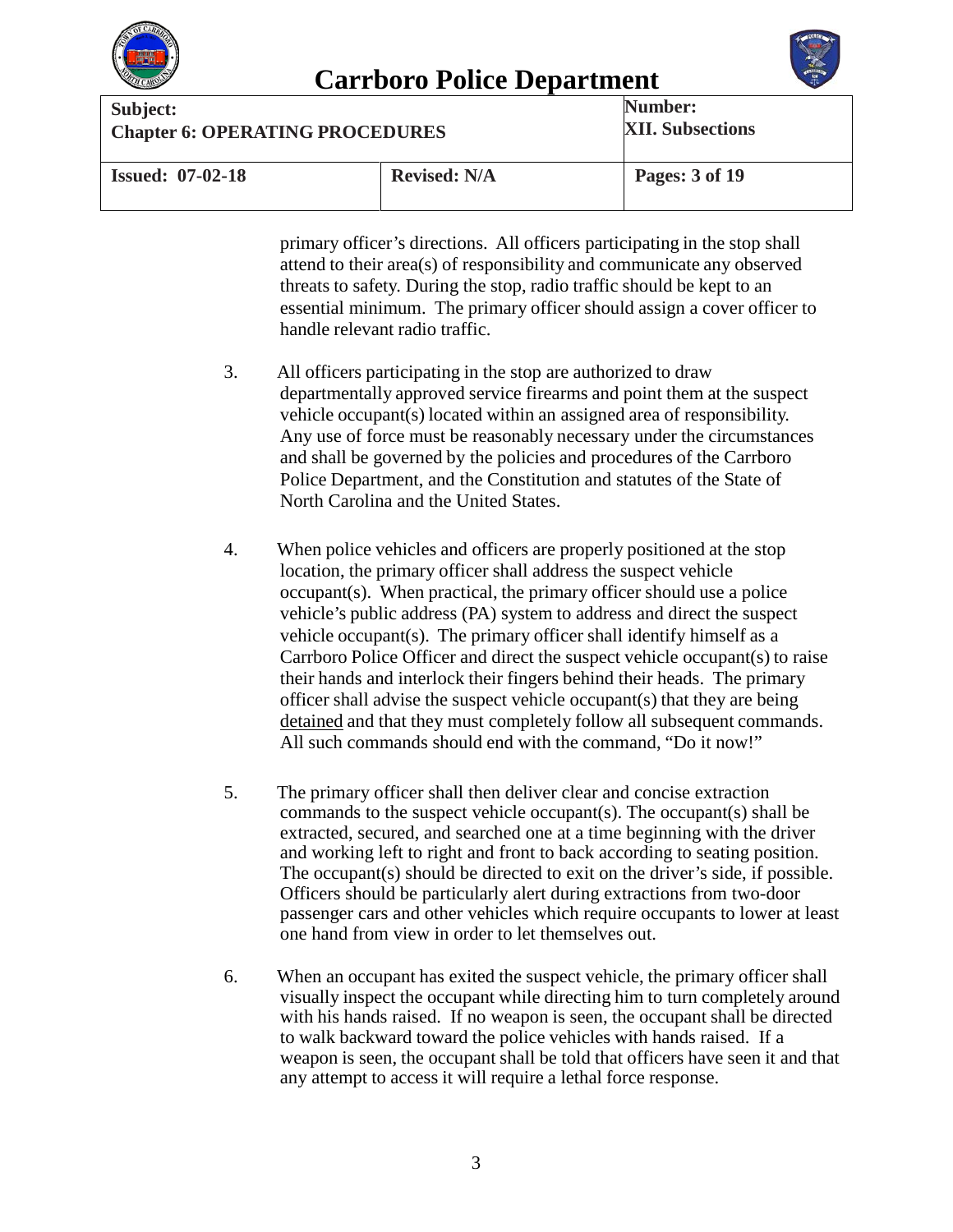



| Subject:                               |                     | Number:                 |
|----------------------------------------|---------------------|-------------------------|
| <b>Chapter 6: OPERATING PROCEDURES</b> |                     | <b>XII. Subsections</b> |
| <b>Issued: 07-02-18</b>                | <b>Revised: N/A</b> | Pages: 4 of 19          |

- 7. The method used to disarm an occupant may vary, depending upon the immediate circumstances and the judgment of the primary officer.
	- a. The armed occupant may be directed to slowly grasp the weapon with his or her left thumb and index finger and hold it out to the side at arm's length. The occupant shall then be directed to kneel and lay the weapon on the ground. The occupant shall then be directed to stand and walk backward with hands raised.
	- b. If an occupant is armed with a visible firearm, the primary officer may elect to place him or her (along with any other suspect vehicle occupants) on the ground in a prone position. The occupant shall be directed to stretch his or her arms out to the side with palms turned upward and ankles crossed. When all occupants have been extracted and are on the ground in a prone position, the primary officer shall direct the cover officer(s) forward to handcuff, disarm, and search the occupants.
- 8. The primary officer shall assign one or more cover officers to handcuff and search each suspect vehicle occupant after extraction. Care and attention must be given to the search of any suspect vehicle occupant, particularly one known to be armed. All persons under detention shall be secured in a safe location, preferably a police vehicle. When possible, persons being detained should be kept apart. An available officer may be assigned to monitor persons being detained.
- 9. When all visible suspect vehicle occupants have been removed, the primary officer shall verbally challenge any potentially unseen occupant(s) to show himself. If this reveals another occupant, the extraction, handcuffing, and search procedures outlined previously shall be followed. If no response is received, no more than two cover officers shall be directed forward to visually clear the suspect vehicle. These officers must move forward carefully with service firearms trained on the suspect vehicle and alert for potential assault. They must be particularly aware of and avoid any cross-fire position. Any initial search of the suspect vehicle should be limited to a plain view protective sweep for persons, weapons or contraband. When the suspect vehicle has been cleared, the primary officer shall determine the necessity and legality of any further search. When appropriate, a warrantless search incident to arrest of the passenger compartment may be completed. A search may also be conducted pursuant to a search warrant or lawfully obtained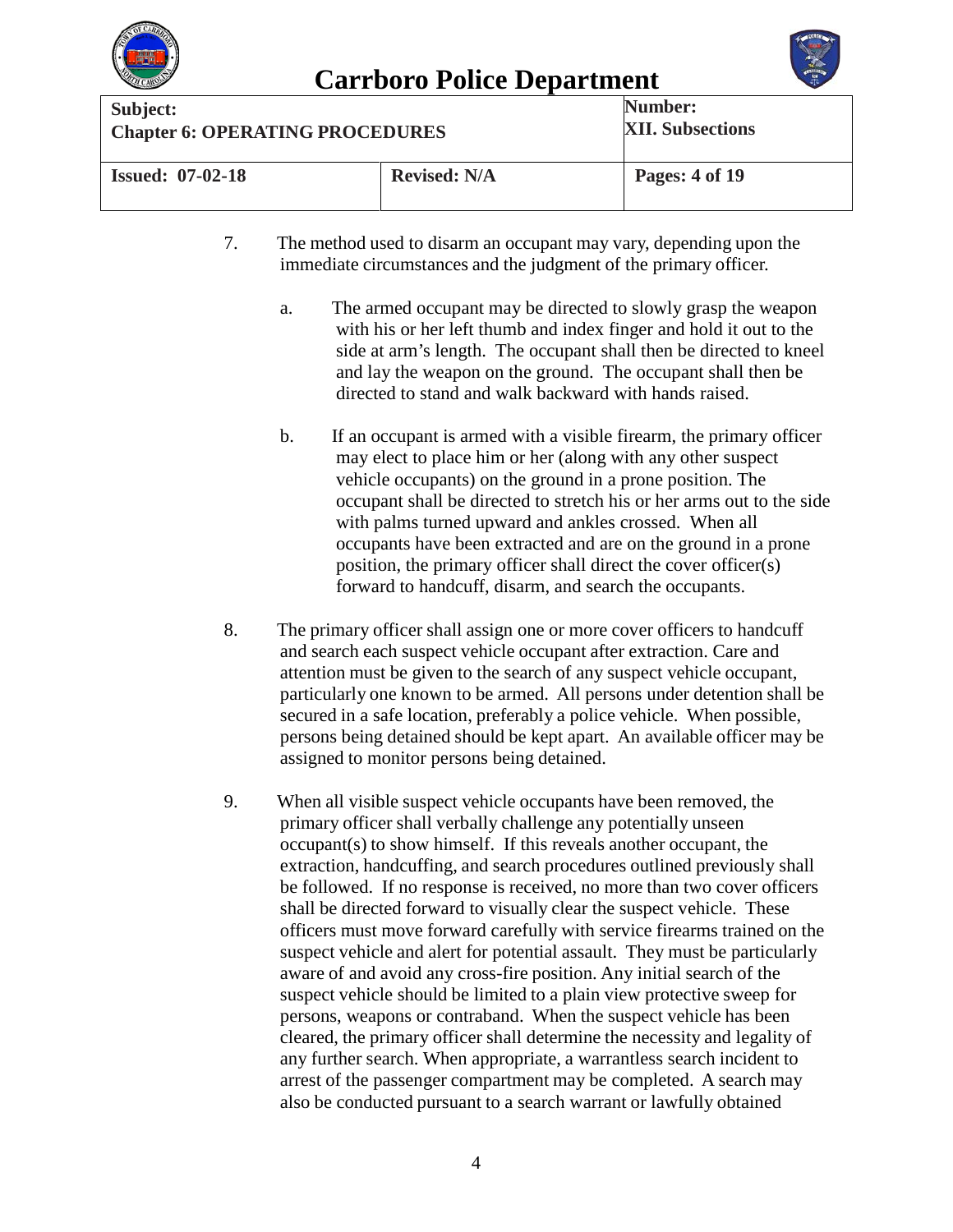



| Subject:                                       |  | Number:                 |
|------------------------------------------------|--|-------------------------|
| <b>Chapter 6: OPERATING PROCEDURES</b>         |  | <b>XII. Subsections</b> |
| <b>Issued: 07-02-18</b><br><b>Revised: N/A</b> |  | Pages: 5 of 19          |

consent. If an officer develops probable cause that there is contraband inside the vehicle and the stop of the vehicle is on a public vehicular area, a warrantless search may be conducted.

- 10. Occupants of the suspect vehicle who are not placed under arrest shall be detained no longer than is reasonably necessary under the totality of the circumstances.
- 11. The primary officer shall fully document the basis for the stop and events relevant to it. All assisting officers shall fully document their participation in the stop. All such documentation shall be reviewed by the Patrol Supervisor.

### **III. CROWD CONTROL**

This policy will ensure the Carrboro Police Department responds in an effective, efficient manner to acts of unlawful conduct during mass demonstrations in an effort to restore peace and order. It is the policy of the Carrboro Police Department that during mass demonstrations, the preservation of public peace shall be balanced against the constitutional rights of demonstrators to assemble peacefully and exercise free speech. The protection of life and property will be of the utmost importance in striking this balance.

- A. Definitions**:**
	- 1. Mass Demonstration: A large group of individuals gathered in a public location for the purpose of exercising constitutional assembly and speech rights in conformance with applicable statutes and ordinances.
	- 2. Disorderly Conduct by an Assembly: As used herein, any act of Disorderly Conduct, as that term is defined at NCGS 14-288.4, by an assemblage of three or more persons.
	- 3. Riot: A public disturbance involving an assemblage of three or more persons which by disorderly and violent conduct, or the imminent threat of disorderly and violent conduct, results in injury or damage to persons or property or creates a clear and present danger of injury or damage to persons or property (NCGS 14-288.2).
- B. Procedures**:**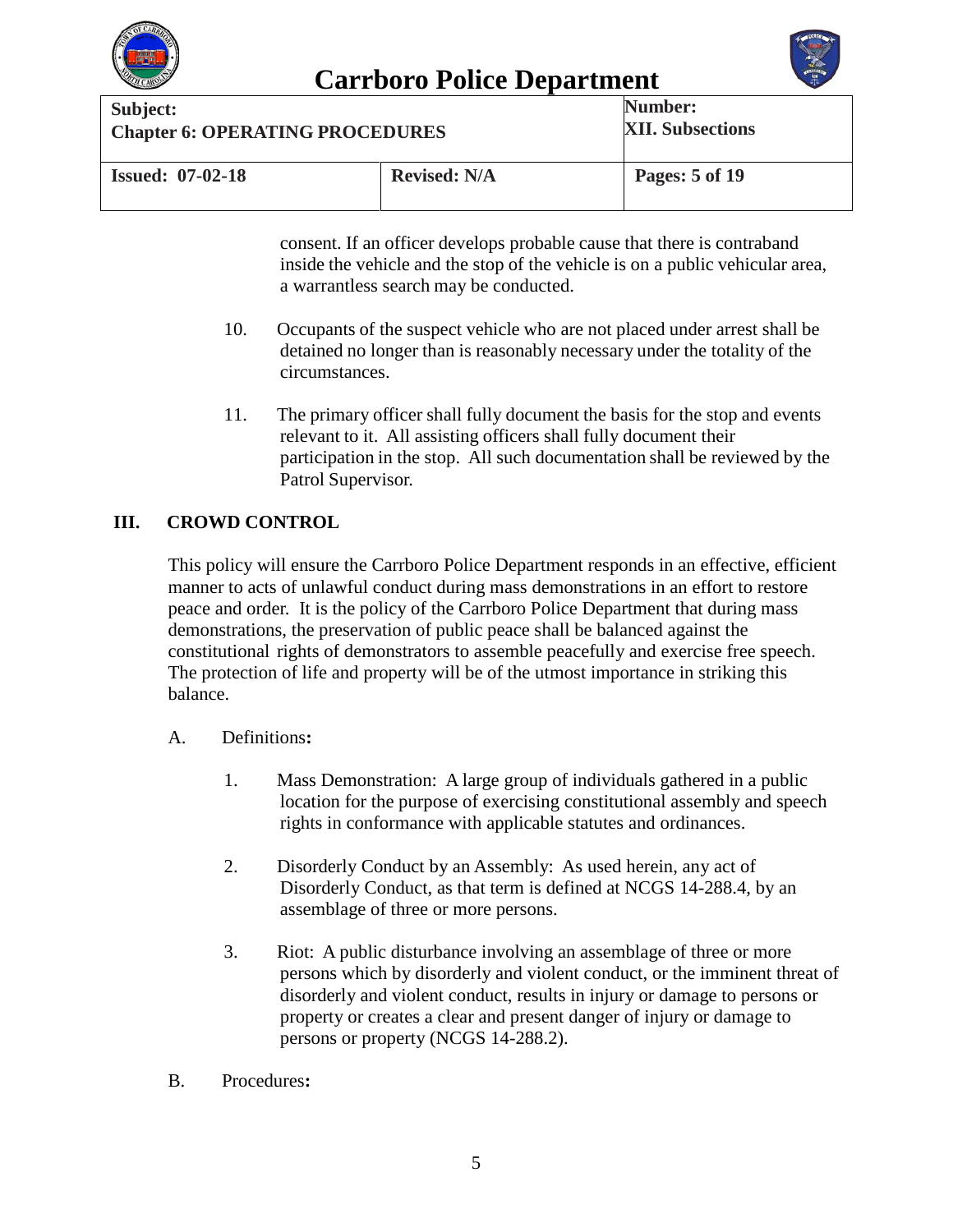



| Subject:                               |                     | Number:                 |
|----------------------------------------|---------------------|-------------------------|
| <b>Chapter 6: OPERATING PROCEDURES</b> |                     | <b>XII. Subsections</b> |
| <b>Issued: 07-02-18</b>                | <b>Revised: N/A</b> | Pages: 6 of 19          |

- 1. The first officer to arrive at the scene of what appears to be a Mass Demonstration, Disorderly Conduct by an Assembly, or Riot will:
	- a. Observe the situation from a safe distance to determine if the assembly is violent or potentially violent, and to determine if the assembly appears to be unlawful;
	- b. Notify the telecommunicator of the nature and seriousness of the situation and request the assistance of a supervisor. (**The telecommunicator will immediately notify the Chief of Police and other command personnel of the situation**).
	- c. Attempt to identify crowd leaders and determine if any individuals are personally engaged in criminal acts, or are directing or inciting others to engage in criminal acts.
- 2. A supervisor shall respond to the scene and shall be the officer-in-charge (OIC) at the scene. Immediately upon his arrival the OIC shall communicate with the Chief of Police or his designee. Except in the case of an imminent, serious threat to public safety, or the safety of any person, no action shall be taken at the scene except with the approval of the Chief of Police or his designee. Once the OIC has received approval from the Chief of Police or his designee, the OIC will:
	- a. Attempt to have the crowd disperse if the disturbance constitutes Disorderly Conduct by an Assembly or a Riot as defined above, is minor in nature, and adequate resources are available. In no event shall the OIC seek to disperse a Mass Demonstration as defined above without the express permission of the Chief of Police or his designee;
	- b. Assess the number of personnel and equipment necessary to contain and/or disperse the assembly as necessary and immediately provide this information to the Chief of Police or his designee;
	- c. If directed by the Chief of Police or his designee, ensure that appropriate notification is made to outside agencies including the fire department, rescue squads, state and local law enforcement agencies, Sheriff's Office officials, and the jail/detention center;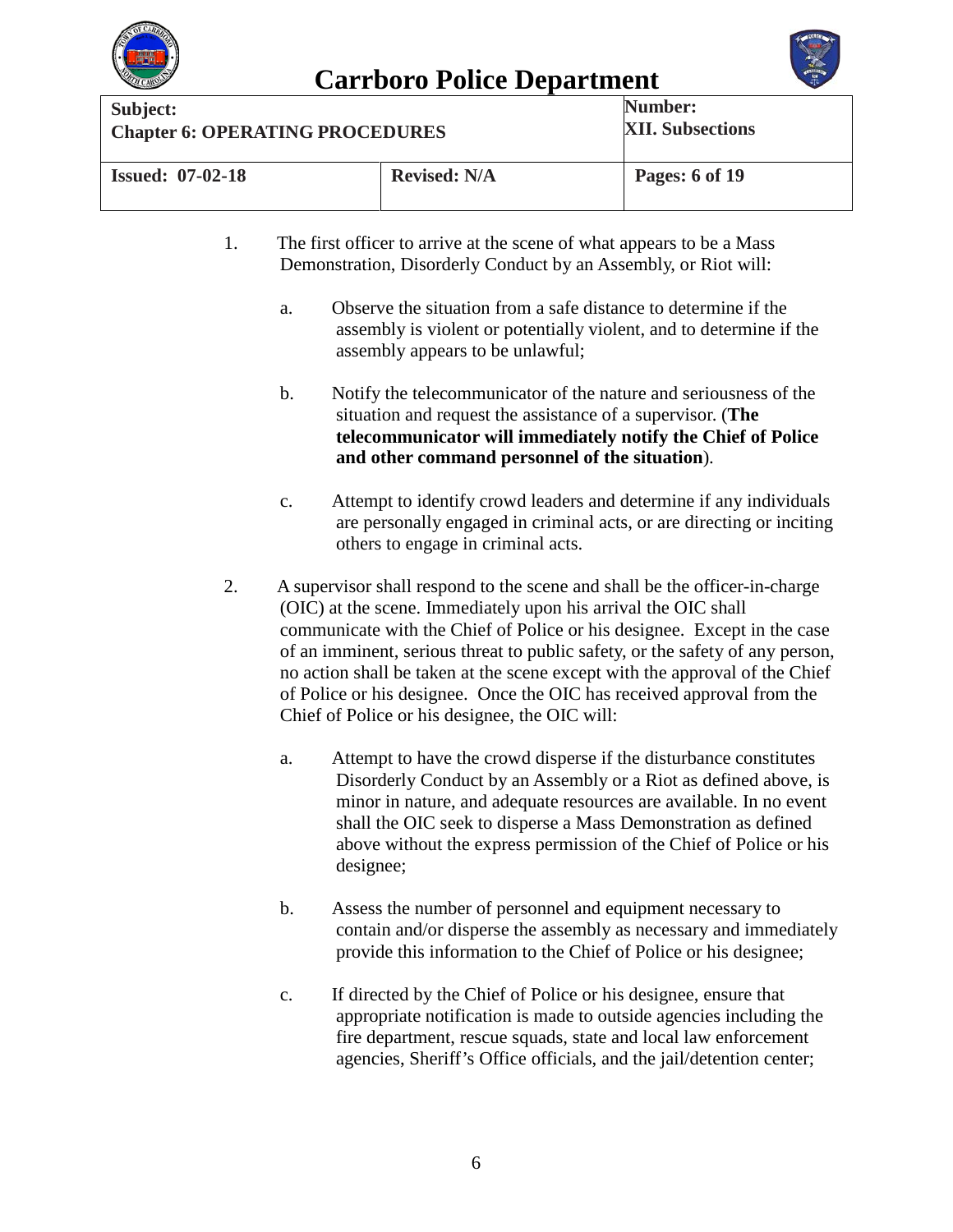



| Subject:                               |                     | Number:                 |
|----------------------------------------|---------------------|-------------------------|
| <b>Chapter 6: OPERATING PROCEDURES</b> |                     | <b>XII. Subsections</b> |
| <b>Issued: 07-02-18</b>                | <b>Revised: N/A</b> | Pages: 7 of 19          |

- d. Establish a temporary command post in reasonable proximity to the scene;
- e. If the situation constitutes Disorderly Conduct by an Assembly or a Riot as defined above, establish an outer perimeter sufficient to contain the disturbance and prohibit entrance into the affected area. Such an outer perimeter will be established only upon the direction of the Chief of Police or his designee. A perimeter shall not be established when the situation appears to be a Mass Demonstration as defined above except pursuant to the express direction of the Chief of Police or his designee;
- f. If the situation constitutes Disorderly Conduct by an Assembly or a Riot as defined above, and if necessary to protect safety, upon the direction of the Chief of Police or his designee, ensure that to the degree possible, uninvolved civilians are evacuated from the immediate area of the disturbance;
- g. Ensure that surveillance points are established to identify agitators, those directing or inciting the commission of crimes, and individuals committing crimes, and to document and report events as they happen;
- h. Establish a chronological log of activities to document and report events as they happen; and,
- i. Establish a press area.
- 3. When adequate personnel and resources are in place, the OIC shall, upon express permission of the Chief of Police or his designee:
	- a. Establish contact with crowd leaders to assess their intentions and motivations, as soon as conditions permit, to obtain firsthand knowledge of the crowd's mood and to facilitate negotiations and maintain the peace. If group leaders refuse to communicate and/or they violate state or federal law, they shall be the first to be arrested once the OIC determines that there is probable cause to believe a violation of federal or state law has been committed by the group leader. If feasible, Department's legal counsel should be contacted to assist in making this probable cause determination. Unless a group member's unlawful conduct poses an immediate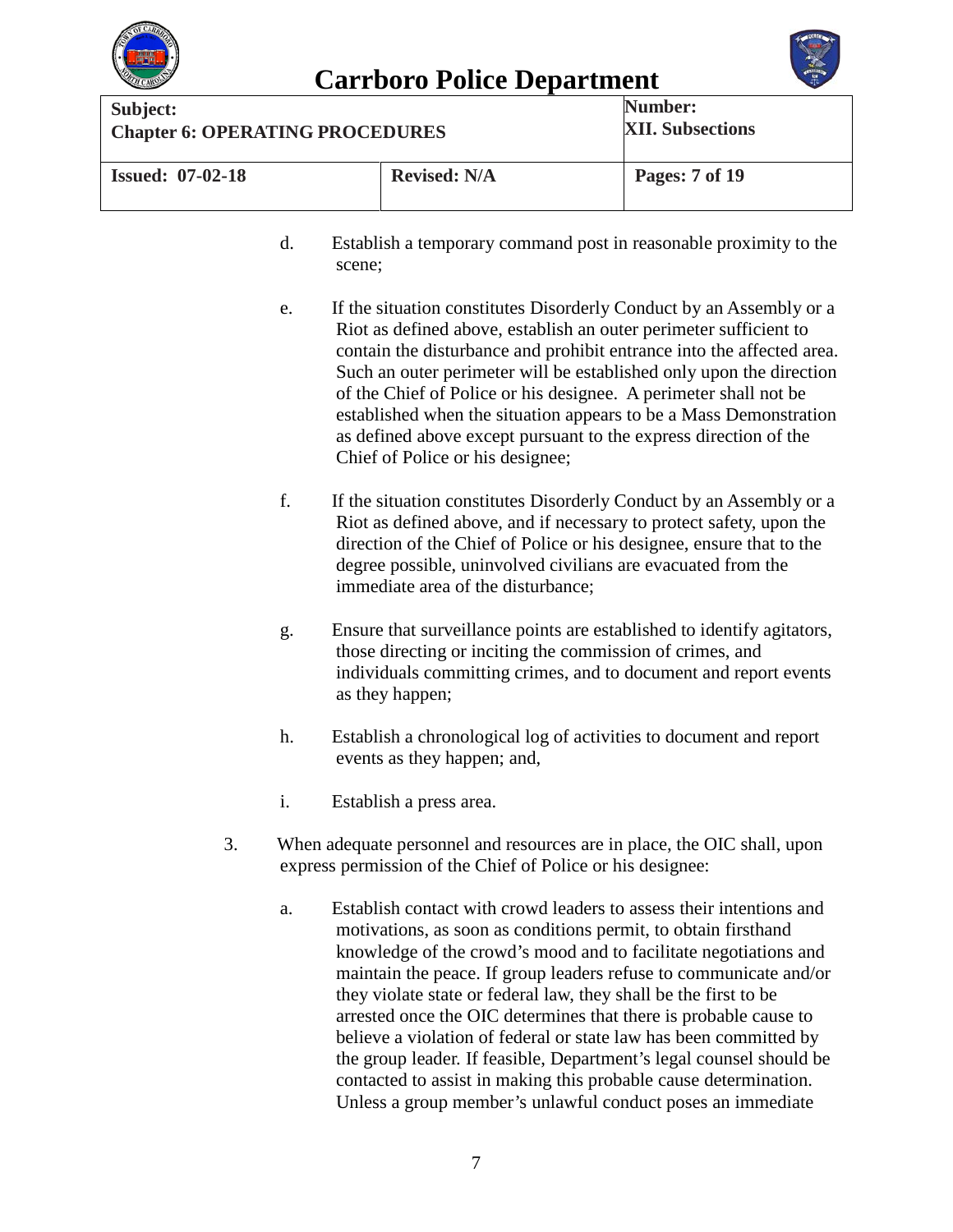



| Subject:                                       |  | Number:                 |
|------------------------------------------------|--|-------------------------|
| <b>Chapter 6: OPERATING PROCEDURES</b>         |  | <b>XII. Subsections</b> |
| <b>Revised: N/A</b><br><b>Issued: 07-02-18</b> |  | Pages: 8 of 19          |

and significant threat to the safety of any person, no arrest shall be made without the express permission of the Chief of Police or his designee.

b. If the situation constitutes Disorderly Conduct by an Assembly or a Riot as defined above, upon the direction of the Chief of Police or his designee, communicate to the participants that their assembly is in violation of the law and command them to disperse immediately. This command should be given as follows and must be issued before any arrest for unlawful assembly is made:

### *In the name of the State of North Carolina, I command you to leave this area and disperse.*

Such warnings shall be made from stationary vantage points, which are observable by the crowd or to a large number of participants. Additional warnings, if necessary, shall be given from Police Department vehicles, which move around the crowd and are equipped with public address systems. At least three (3) commands to disperse shall be given and made in a manner reasonably calculated to be communicated to the assemblage.

- c. If, after a reasonable amount of time following the final warning, the crowd continues in its refusal to disperse, the OIC shall, upon express direction by the Chief of Police or his designee, direct that the violators be arrested, or dispersal tactics implemented. If feasible and with time permitting, the OIC shall consult with Department's legal counsel prior to making these arrests or implementing dispersal tactics.
- d. The number of warnings given, the methods used, and the intervals between the warnings, as well as the intervals between the final warning and any order to arrest shall be recorded in the OIC's log. Documentation shall be made (pictorially via utilization of satellite imagery and/or aerial photography, if possible) of exit routes available to the crowd and the exits used by any persons who leave the area.
- e. In assessing the situation, the OIC should determine the direction in which the crowd is to move. A demonstrating crowd should not be dispersed into a business district or other area containing attractive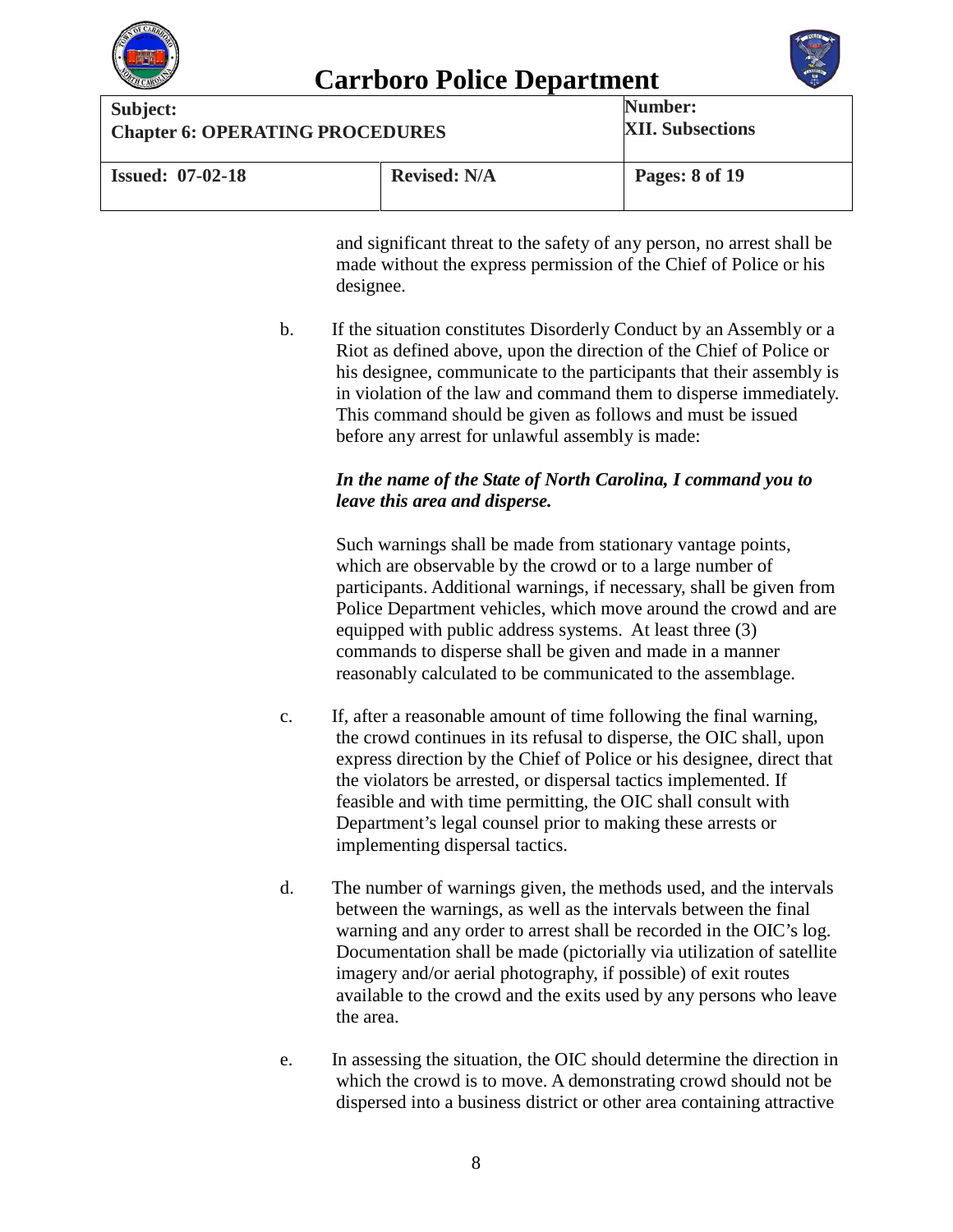



**Carrboro Police Department**<br>
Subject: **Num Chapter 6: OPERATING PROCEDURES Number: XII. Subsections Issued: 07-02-18 Revised: N/A Pages: 9 of 19**

> looting targets. Crowd members should be driven away from such targets and toward an area where the physical features tend to break it up into small groups, or into open spaces.

- f. In no event shall the OIC, nor any other member of the Carrboro Police Department, seek to disperse a Mass Demonstration as defined above, without the express permission of the Chief of Police or his designee.
- 4. If attempts to disperse the crowd fail, upon the express permission of the Chief of Police or his designee the OIC will have officers begin to arrest crowd leaders, agitators and others engaged in unlawful conduct, pursuant to the provisions of Article 36 of Chapter 14 of the North Carolina General Statutes, or other applicable state or federal law. The OIC shall initiate additional procedures that:
	- a. Ensure the availability of transportation for arrestees;
	- b. Ensure that a backup team of officers is readily available, should assistance be required; and,
	- c. Ensure that measures are taken in the event it becomes necessary to arrest numerous individuals over a short period of time. This includes arrest and transportation to a local detention facility or jail.
- 5. Force may only be used to disperse a crowd engaged in Disorderly Conduct by an Assembly or a Riot when the physical arrest of identified leaders and agitators fails to disperse the crowd. Except in the case of an imminent and significant threat to life or safety, force shall not be used to disperse any crowd without the express permission of the Chief of Police or his designee.
	- a. Use of Chemical Agents:
		- 1) Chemical agents shall be used primarily as an offensive weapon for the purpose of dispersing illegally assembled crowds or to protect lives and property when the circumstances indicate that the use of chemical agents would be the most effective manner of accomplishing the objective. Before chemical agents are employed, the OIC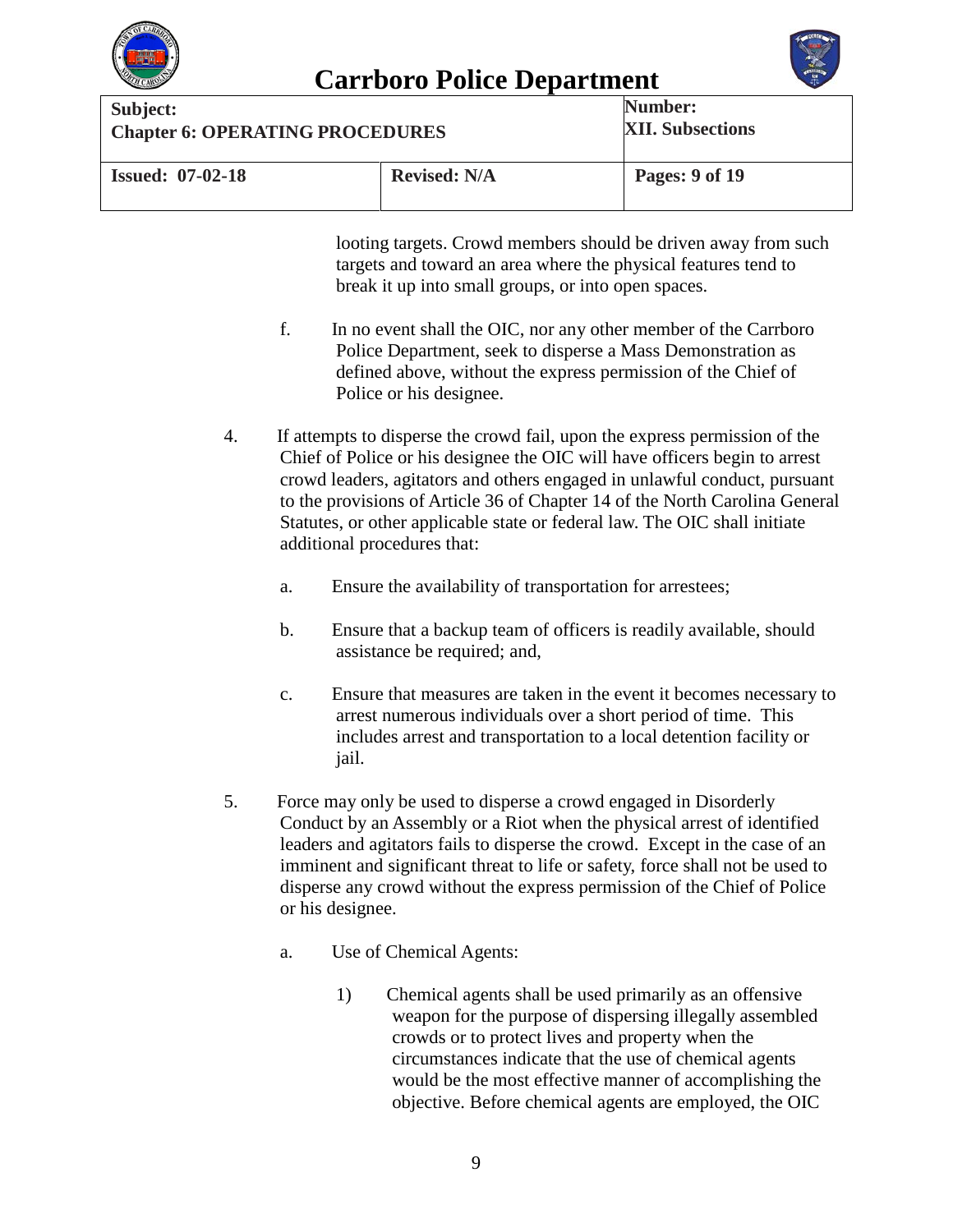



| Subject:<br><b>Chapter 6: OPERATING PROCEDURES</b> |           |                                                                                                                                                                                                                                                                                                                                                                                         | Number:<br><b>XII. Subsections</b> |
|----------------------------------------------------|-----------|-----------------------------------------------------------------------------------------------------------------------------------------------------------------------------------------------------------------------------------------------------------------------------------------------------------------------------------------------------------------------------------------|------------------------------------|
| <b>Issued: 07-02-18</b>                            |           | <b>Revised: N/A</b>                                                                                                                                                                                                                                                                                                                                                                     | Pages: 10 of 19                    |
|                                                    |           | shall ensure that avenues of escape are available to the<br>crowd, and that officers will not be incapacitated by their<br>use.                                                                                                                                                                                                                                                         |                                    |
|                                                    | 2)        | Except in the case of an imminent and significant threat to<br>life or safety, the use of chemical agents must be approved<br>by the Chief of Police or his designee.                                                                                                                                                                                                                   |                                    |
|                                                    | 3)        | Only specially trained officers previously selected for this<br>task shall be allowed to carry and dispense chemical agents.                                                                                                                                                                                                                                                            |                                    |
|                                                    | 4)        | Chemical projectiles shall not be fired directly into a crowd.                                                                                                                                                                                                                                                                                                                          |                                    |
|                                                    | 5)        | All uses of chemical agents shall be reported by the OIC<br>and included in the after-action report. The information<br>contained in the report shall include: the circumstances<br>which occasioned the use; the types and, as nearly as<br>possible, the amounts of chemical agents used; the tactical<br>results of use; and reports of ill effects other than normal<br>irritation. |                                    |
| b.                                                 |           | Use of Batons and Other Impact Weapons:                                                                                                                                                                                                                                                                                                                                                 |                                    |
|                                                    |           | Batons and other impact weapons shall be used primarily as<br>defensive weapons and pursuant to the Carrboro Police<br>Department Use of Force policy. Because it is desirable to<br>maintain a low profile during non-critical periods, care should be<br>taken to avoid an aggressive or intimidating appearance through<br>the inappropriate handling of these impact weapons.       |                                    |
| c.                                                 |           | Use of Canines:                                                                                                                                                                                                                                                                                                                                                                         |                                    |
|                                                    | designee. | The use of canines for crowd management purposes is prohibited,<br>without the express permission of the Chief of Police or his                                                                                                                                                                                                                                                         |                                    |

6. The use of deadly force in situations involving crowds engaged in Disorderly Conduct by an Assembly or a Riot is governed by the Carrboro Police Department *Use of Force* policy.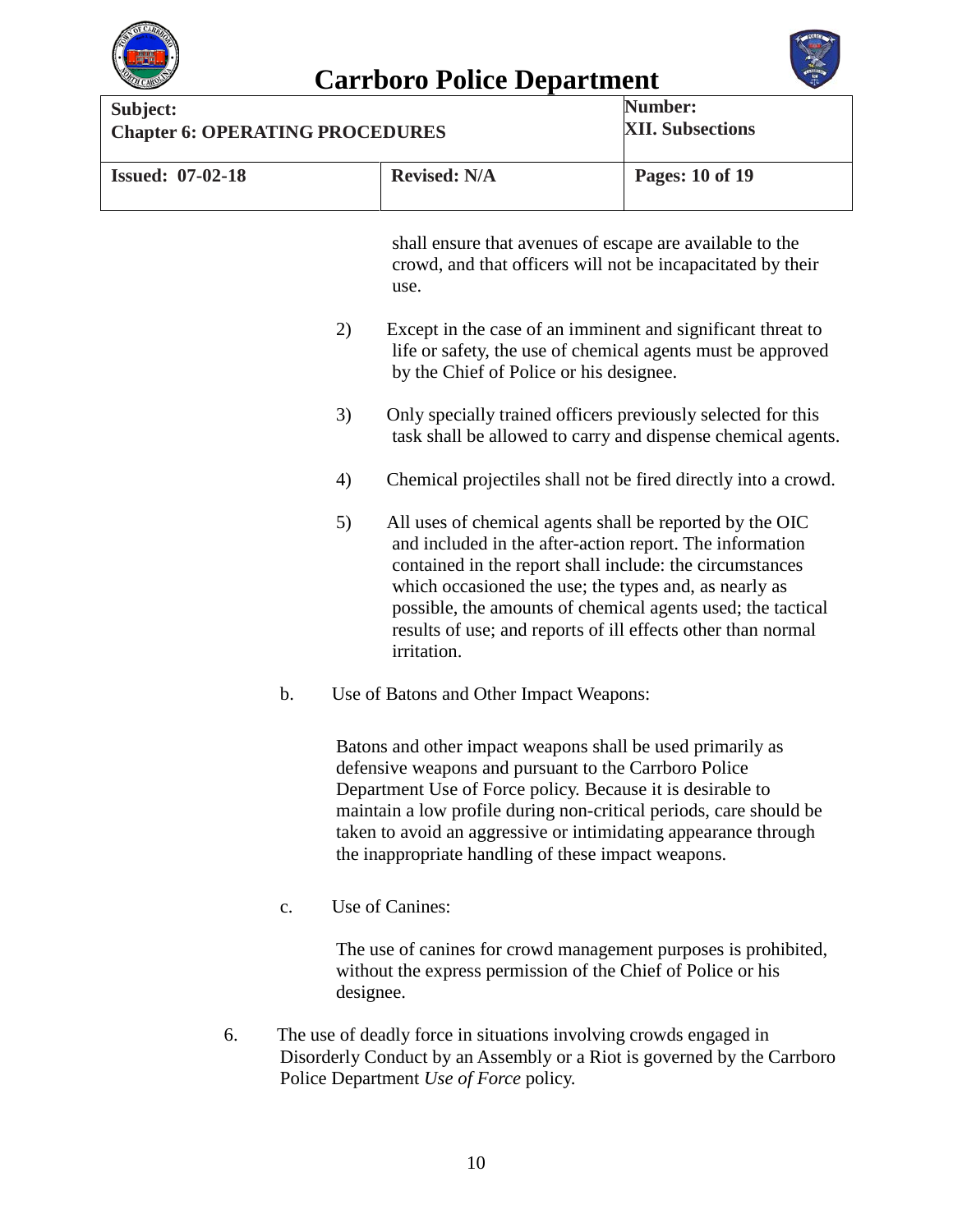



| Subject:                                       |  | Number:                 |
|------------------------------------------------|--|-------------------------|
| <b>Chapter 6: OPERATING PROCEDURES</b>         |  | <b>XII. Subsections</b> |
| <b>Revised: N/A</b><br><b>Issued: 07-02-18</b> |  | Pages: 11 of 19         |

- a. Deadly force may only be used by officers to protect themselves or others from what reasonably appears to be the use or imminent use of deadly physical force.
- b. The arbitrary use of return fire into a crowd is prohibited. Provided that an officer reasonably believes that it is necessary to do so to protect himself or others from a use or imminent use of deadly physical force, he may return fire, but only upon a clearly visible and identifiable target, taking due regard for the safety of innocent bystanders and the public generally.
- c. If sniper fire is encountered or hostages taken, the Carrboro Police Department *Critical Incident Unit* policy will be followed.
- 7. When the disturbance has been brought under control, the OIC shall ensure that the following measures are taken:
	- a. All personnel engaged in the incident shall be accounted for and personal injuries are assessed;
	- b. All witnesses, suspects and others are interviewed or interrogated; and,
	- c. All written reports are completed as soon as practical following the incident.
	- d. A comprehensive after-action report will be prepared, including but not limited to a review of each use of force and of each arrest.

### **IV. OFFICER IN CHARGE**

- A. At the scene of any incident, the Officer who first discovers the incident or who is assigned to the call for service shall be in charge of all other officers present and in charge of conducting any needed investigation or providing any services. Such officer shall remain in charge until specifically relieved by a Shift Supervisor or other Superior Officer.
- B. Any Officer in Charge who desires to summon an Investigator to the scene may do so, except no off-duty Investigator (even if on call) shall be summoned without securing approval to do so from the Shift Supervisor.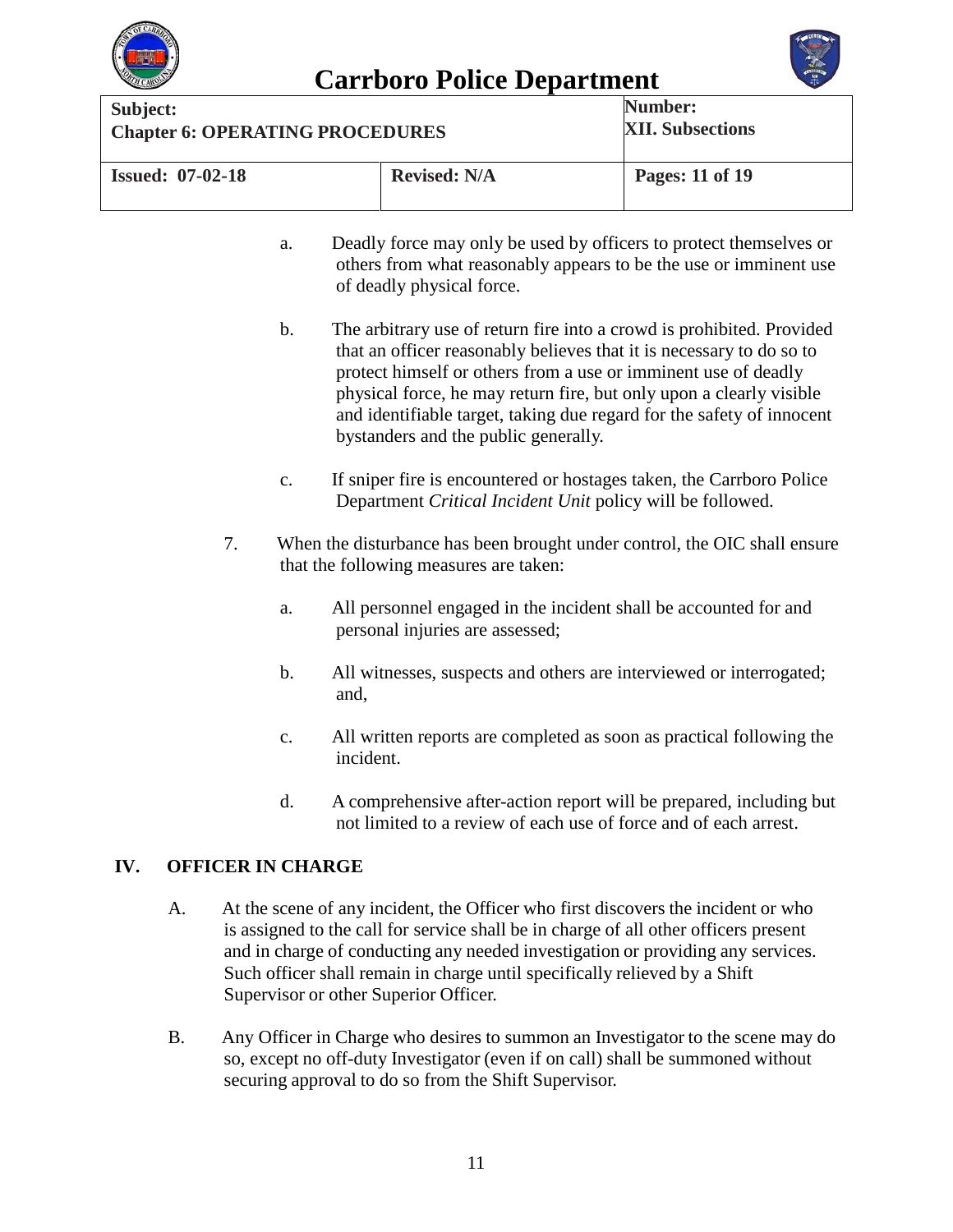



| Subject:                               |                     | Number:                 |
|----------------------------------------|---------------------|-------------------------|
| <b>Chapter 6: OPERATING PROCEDURES</b> |                     | <b>XII. Subsections</b> |
| <b>Issued: 07-02-18</b>                | <b>Revised: N/A</b> | Pages: 12 of 19         |

C. An Investigator who has been summoned to the scene of an incident becomes the Officer in Charge at the scene; however, the Shift Supervisor is still the ranking Officer on-duty and must be consulted concerning requests for additional personnel, etc.

### **V. MOBILE COMPUTER TERMINALS**

The Carrboro Police Department shall provide Mobile Computer Terminals to enhance communications capabilities and provide access to criminal justice information.

A. Purpose

To provide administrative guidelines and procedures for Department members for the use of Mobile Computer Terminals.

- B. Definitions
	- 1. Mobile Computer Terminal (MCT): An approved combination of a laptop computer and a modem, which allows a user to access the CJIN network.
	- 2. CJIN (Criminal Justice Information Network). A system established by the North Carolina Department of Justice to develop and enhance a statewide system of communication.
	- 3. DCI (Division of Criminal Information). State agency that regulates access and release of information.
	- 4. CDMA Card (Code Division Multiple Access): Wireless communication technology used to facilitate data transmission.
- C. Use of Equipment and Software
	- 1. All communicationstransmitted using the Mobile Computer Terminal must be duty-related and comply with the same quality standards as voice communications. Any electronic message containing slang or other language that could be reasonably construed as a slur or harassing message against any person or group is prohibited. No employee retains any expectation of privacy whatsoever in any communication transmitted or received using a Carrboro Police Department Mobile Computer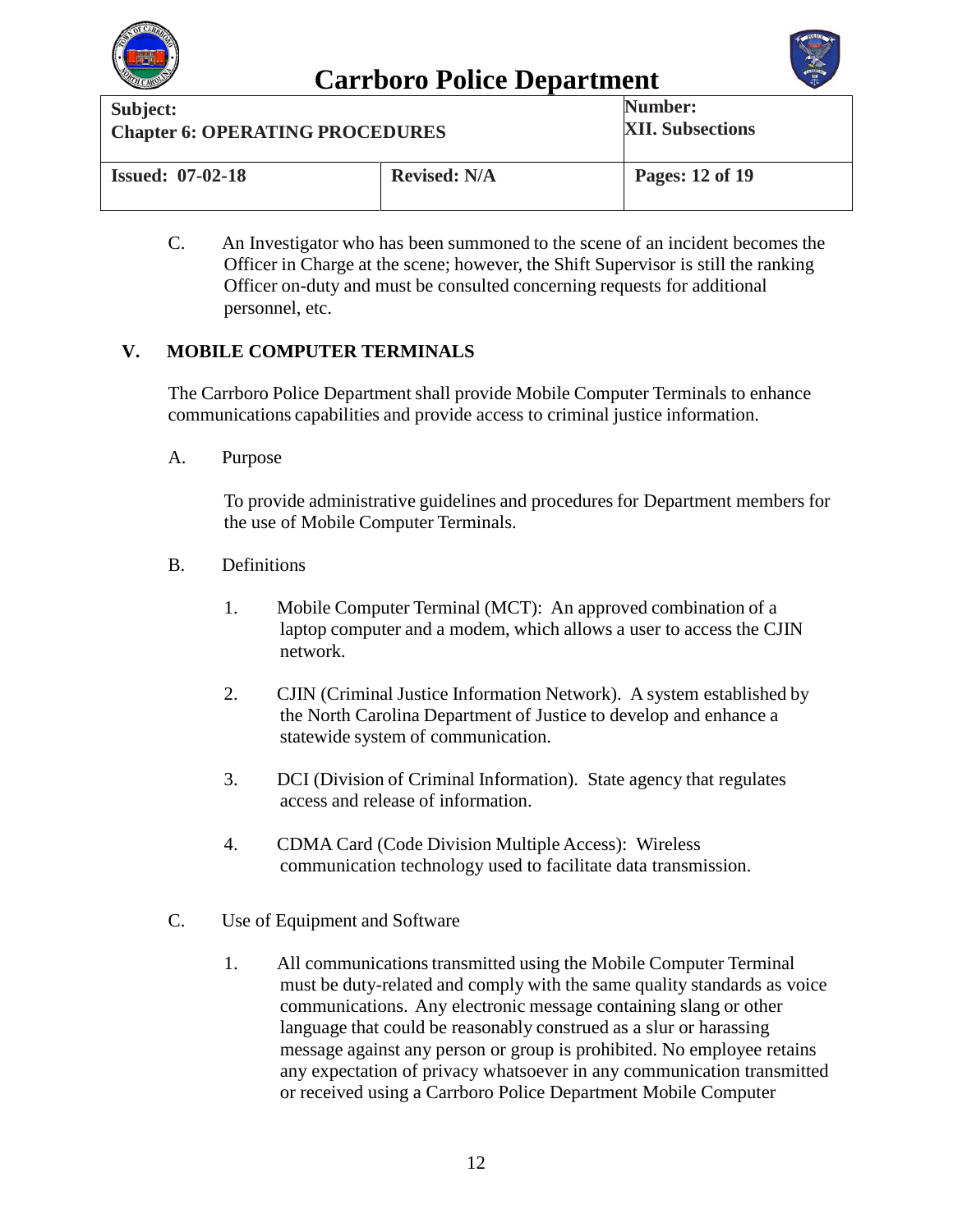



| Subject:                               |                     | Number:                 |
|----------------------------------------|---------------------|-------------------------|
| <b>Chapter 6: OPERATING PROCEDURES</b> |                     | <b>XII. Subsections</b> |
| <b>Issued: 07-02-18</b>                | <b>Revised: N/A</b> | Pages: 13 of 19         |

Terminal.

- 2. Only those persons specifically trained in the proper use of the Mobile Computer Terminal, and certified through the Division of Criminal Information (DCI) to operate Mobile Computer Terminals through the North Carolina Criminal Justice Information Network (CJIN), are authorized to operate such equipment. No one may attempt to sign on to the CJIN system or the DCI network through a Mobile Computer Terminal unless first authorized and certified for DCI operation.
- 3. While the vehicle is in motion, officers shall only read the Mobile Computer Terminal screen or interact with the computer's keyboard, mouse or other peripherals when it can be done in a safe manner that does not interfere with the operation of the vehicle.
- 4. No one may attempt to install, delete, or modify any software or hardware associated with the Mobile Computer Terminal or the vehicle console without prior authorization from the designated System Administrator.
- 5. The CDMA Card shall be used for work purposes only.
- D. Confidentiality
	- 1. Any criminal justice information sent or received on a Mobile Computer Terminal is confidential and shall only be disseminated as directed by CJIN, DCI regulations and Departmental procedures.
	- 2. No employee is authorized to release any information from databases and computer systems utilized in the performance of employment with the Carrboro Police Department unless specifically authorized by department policy, state and federal law, database-specific dissemination regulations, or explicit permission from a supervisor. These databases include, but are not limited to, CJLEADS, RMS, DCI, CAD, NCAWARE and any other database used for criminal justice purposes. Violation of this requirement may subject the employee to disciplinary action up to, and including, termination.
- E. Management
	- 1. All Mobile Computer Terminals shall be the administrative responsibility of the Terminal Agency Coordinator (TAC)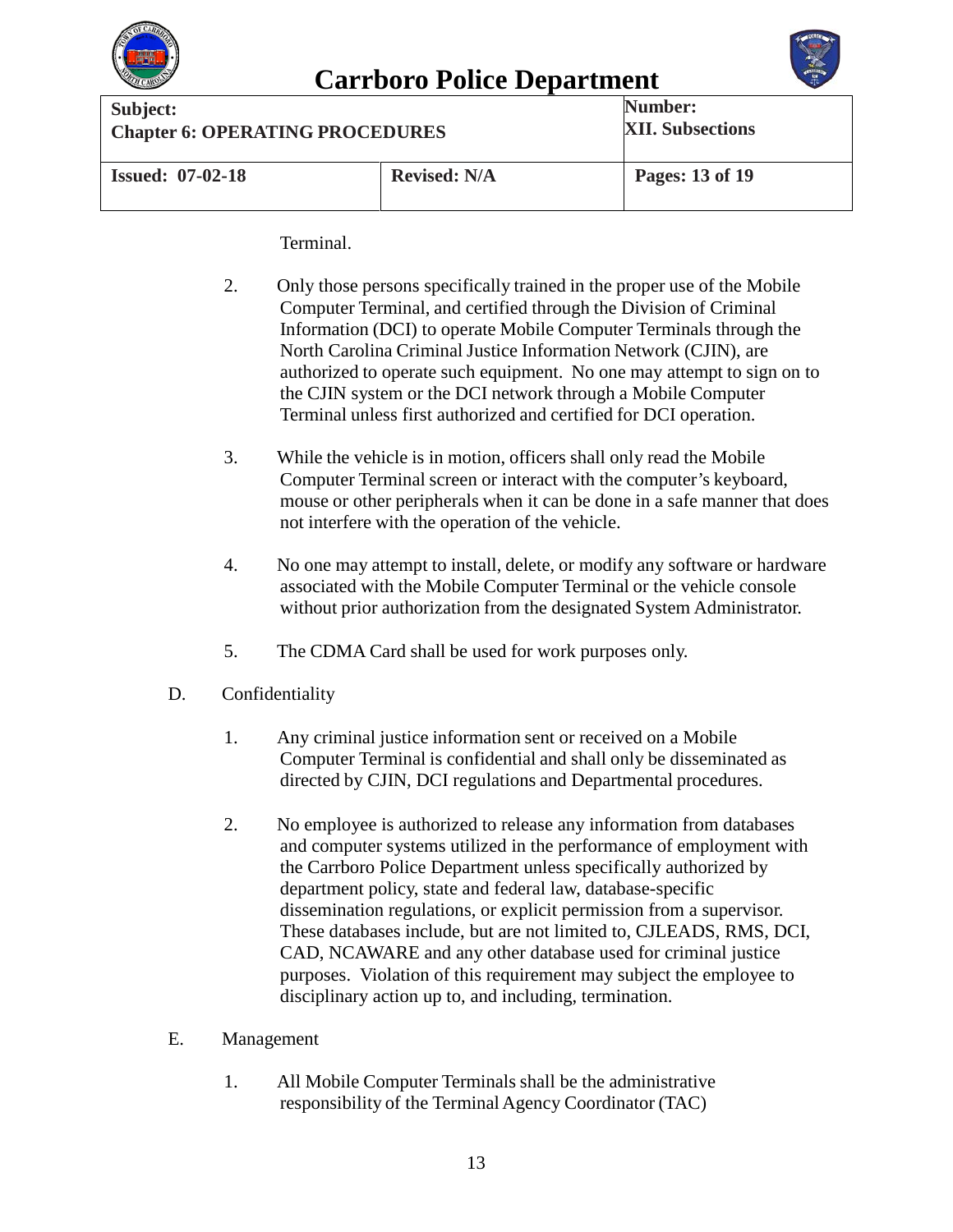



**Carrboro Police Department**<br>
Subject: **Num Chapter 6: OPERATING PROCEDURES Number: XII. Subsections Issued: 07-02-18 Revised: N/A Pages: 14 of 19**

designated by the Chief of Police.

- 2. The TAC shall be responsible for providing and coordinating training in the use of the Mobile Computer Terminal.
- 3. The Town IT Department will inspect each Mobile Computer Terminal and console for signs of damage or disrepair.
- 4. The TAC and designated staff may enter, review, and monitor information stored on Mobile Computer Terminals at any time without advance notice. No employee retains any privacy expectation whatsoever in any information stored on any Carrboro Police Department Mobile Computer Terminal, or in any communication transmitted from or received on any Carrboro Police Department Mobile Computer Terminal.
- 5. Supervisors shall inspect MCT's during regular vehicle inspections for signs of damage or disrepair.
- F. Security and Care of Equipment
	- 1. Officers shall exercise special care in the use and handling of Mobile Computer Terminals to minimize excessive wear or damage.
	- 2. Employees shall protect the security of the Department's electronic information by prohibiting access to their user password to any other person except as is necessary for Department operations.
	- 3. At the beginning of each duty shift, the officer assigned to a Mobile Computer Terminal shall inspect the Mobile Computer Terminal for any signs of damage or disrepair and immediately report any findings to his supervisor and the Town IT Department.
	- 4. At the conclusion of each duty shift, the officer shall properly shut down the Mobile Computer Terminal. If the vehicle is not parked in a secure garage, the MCT must be taken into the residence of the officer.
	- 5. Officers shall keep the Mobile Computer Terminal LCD screen and keyboard clean. Do not use water or other household cleaners. Food and drink must be kept away from the Mobile Computer Terminal at all times. In the event of spillage, the officer shall: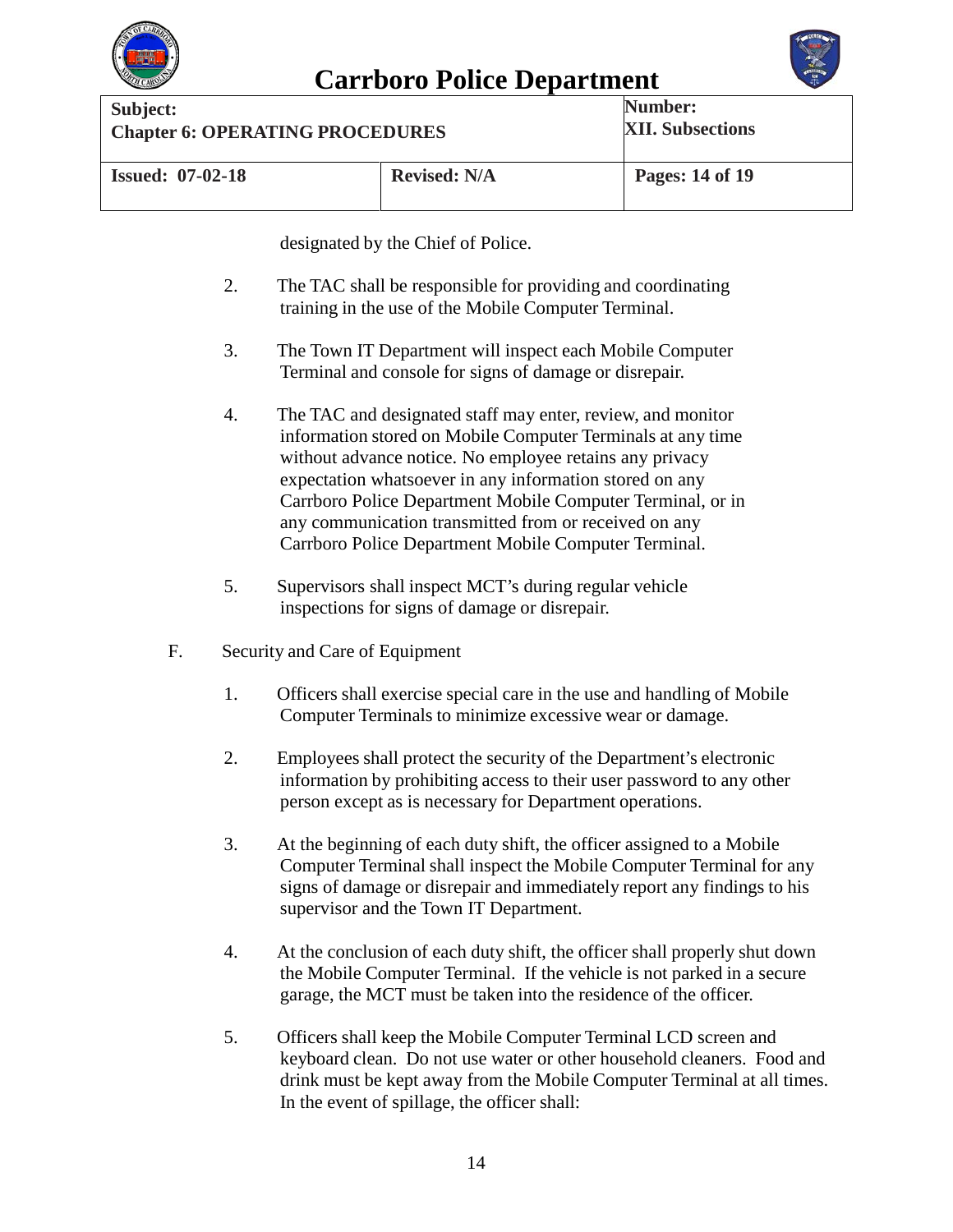



**Carrboro Police Department**<br>
Subject: **Num Chapter 6: OPERATING PROCEDURES Number: XII. Subsections Issued: 07-02-18 Revised: N/A Pages: 15 of 19**

- a. Log off of all active sessions and shut down the Mobile Computer Terminal as quickly as possible;
- b. Clean the affected area; and
- c. Make arrangements through his supervisor for the Town IT Department to inspect the unit.
- 6. Officers shall not allow a vehicle to be electrically jump-started or used to jump-start another vehicle when the Mobile Computer Terminal is installed.
- 7. When away from the vehicle, officers must ensure that the vehicle is locked to prevent unauthorized use of the Mobile Computer Terminal.

### G. Restrictions

- 1. Internet access is provided for official business use only. Officers are prohibited from accessing sites or engaging in e-mail pertaining to sexual content, hate groups, chat rooms, merchandising, etc., unless instructed to do so in conjunction with a special assignment.
- 2. All electronic information stored in, transmitted, or received via Departmental electronic or communications equipment is considered the property of the Carrboro Police Department. No employee retains any privacy expectation whatsoever in any such information.
- 3. E-mail communications made using Department communications equipment may be considered public records and employees should not presume any expectation of privacy.
- 4. Employees shall not send e-mails to any group in the address book that is outside of the Police Department without the approval of a command staff member.
- 5. Employees shall not open executable attachments to e-mails as such attachments may damage equipment. (Executable files usually have one of the following as the extension to the file name: .exe,.pif, .scr, .vbs, or zip.).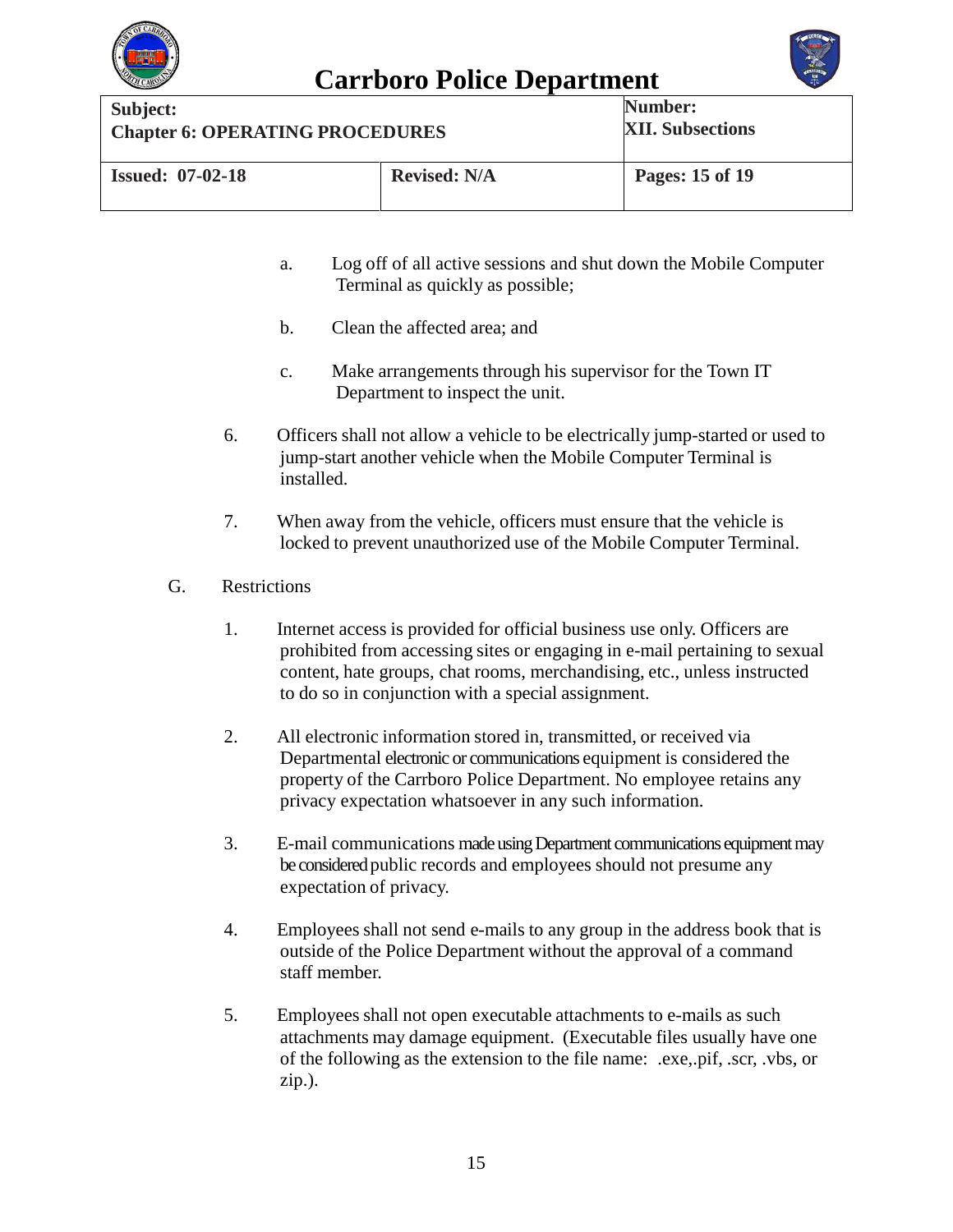



| Subject:                               |                     | <b>Number:</b>          |
|----------------------------------------|---------------------|-------------------------|
| <b>Chapter 6: OPERATING PROCEDURES</b> |                     | <b>XII. Subsections</b> |
| <b>Issued: 07-02-18</b>                | <b>Revised: N/A</b> | Pages: 16 of 19         |

### H. Procedures

- 1. Officers shall perform the log on procedure established for the CJIN Network and then log on to the Division of Criminal Information (DCI). Officers shall log off the CJIN network at the end of shift. These procedures are available in the DCI training manual, Module 1.
- 2. Car-to-car messaging is encouraged to reduce radio traffic but both the CJIN and DCI mobile networks are for official use only and messages should be related to law enforcement duties. Car-to-car messages are generally considered public information.
- 3. Access to the Division of Criminal Information is provided for official use only. Officers shall use the Mobile Computer Terminal as the primary source for DCI inquiries. Radio inquiries through Communications should be reserved for urgent requests or information inquiries while the vehicle is in motion to ensure officer safety. DCI inquiries for any purposes other than the transaction of official business are prohibited.
- 4. Officers who experience technical difficulty with the Mobile Computer Terminal shall immediately contact the shift supervisor and TAC.
- I. Violation of Policy

Violations of this Policy could result in disciplinary actions.

### **VI. REPORT WRITING**

- A. Officers shall complete an incident report regarding investigations, arrests, or as otherwise dictated by this policy.
- B. The incident report shall be complete and truthful to the best of the officer's abilities and knowledge.
- C. The complete incident report shall be electronically submitted to the member's immediate supervisor for review as soon as practicable.
- D. The supervisor shall review the report prior to the end of shift.
	- 1. If the report is written completely and correctly, the supervisor shall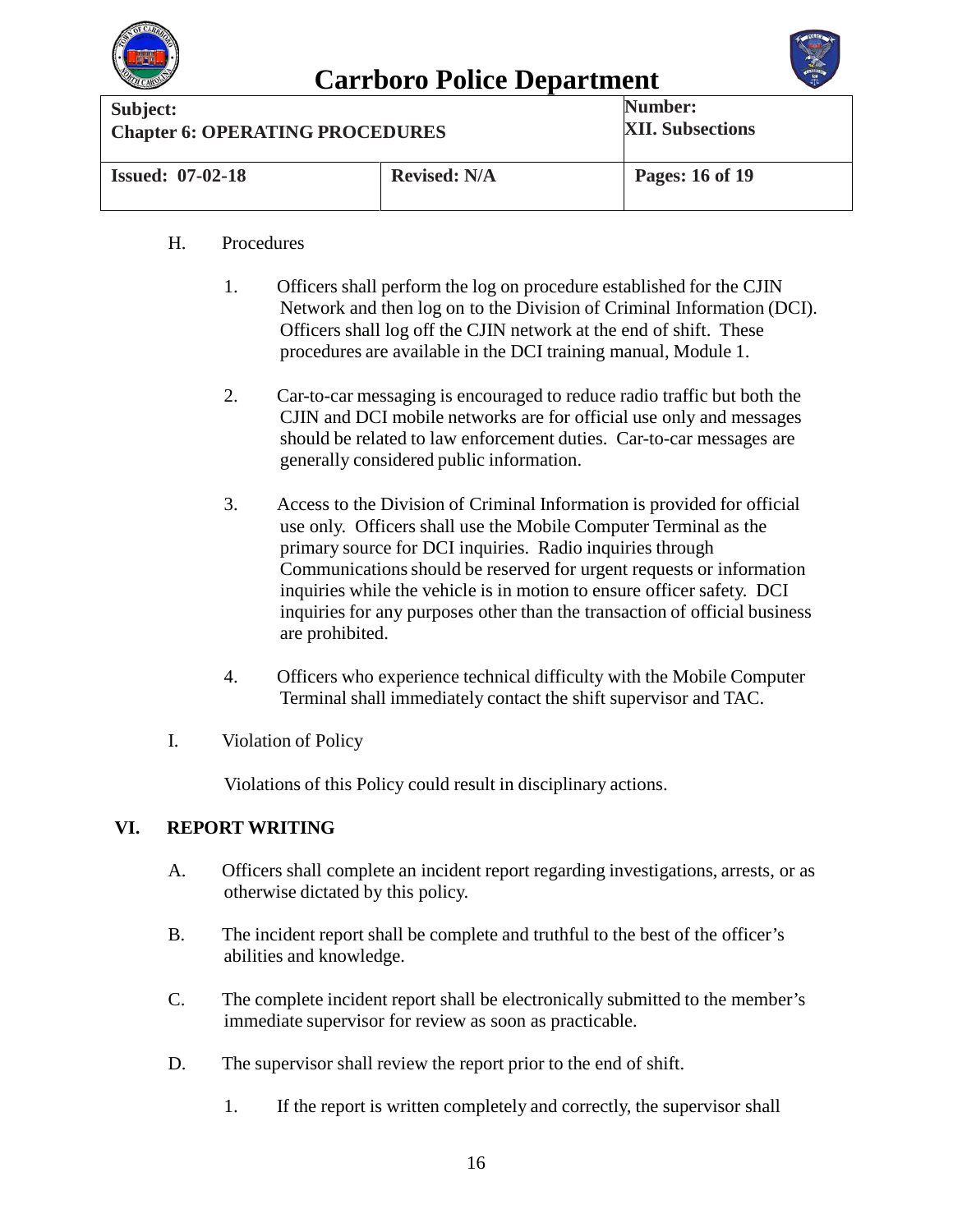



**Carrboro Police Department**<br>
Subject: **Num Chapter 6: OPERATING PROCEDURES Number: XII. Subsections Issued: 07-02-18 Revised: N/A Pages: 17 of 19**

submit the report through the electronic system as accepted.

- 2. If the report is incomplete and in need of revision, the supervisor shall return the report to the submitting officer for immediate review.
- E. Officers who are consistently asked to revise their reports may be subject to remedial report writing training, as authorized by the Chief of Police.

### **VII. MEALS AND BREAKS**

- A. Each uniformed officer and investigator is allowed one forty-five minute meal break per tour of duty. Such meal break shall be taken by uniformed officers only after securing approval from the shift supervisor.
- B. Other breaks ("coffee breaks," etc.) shall be taken with permission of the shift supervisor, at his discretion.

### **VIII. DISPATCHING AND ASSIGNMENT OF CALLS**

For the purposes of patrol assignments during a tour of duty, the Town is divided into four basic patrol areas. When a shift is fully staffed, an officer should be assigned to each area. When shifts are short personnel, an officer may be assigned to more than one area. The officer assigned to an area will have the primary responsibility of responding to calls for service in that area. If the area car is busy, the supervisor will be contacted by Communications and assign calls as appropriate.

### **IX. FOOT PATROL AND SPECIAL ASSIGNMENTS**

- A. In addition to answering calls in his area, each officer may perform foot patrol within his designated area, as approved by the supervisor on-duty.
- B. Prior to beginning each tour of duty, the shift supervisor shall, as practical, consult with a Captain of Police, the shift supervisor going off-duty and other available sources of information (warrant logs, activity logs, reports, etc.) to determine any particular or special needs of the Department during his tour of duty.
- C. If such a need is determined, the shift supervisor should assign an officer to perform the needed function and should not require him to patrol or answer calls, unless needed. While on such an assignment, the officer should perform only the specified function and keep his vehicle use to a minimum.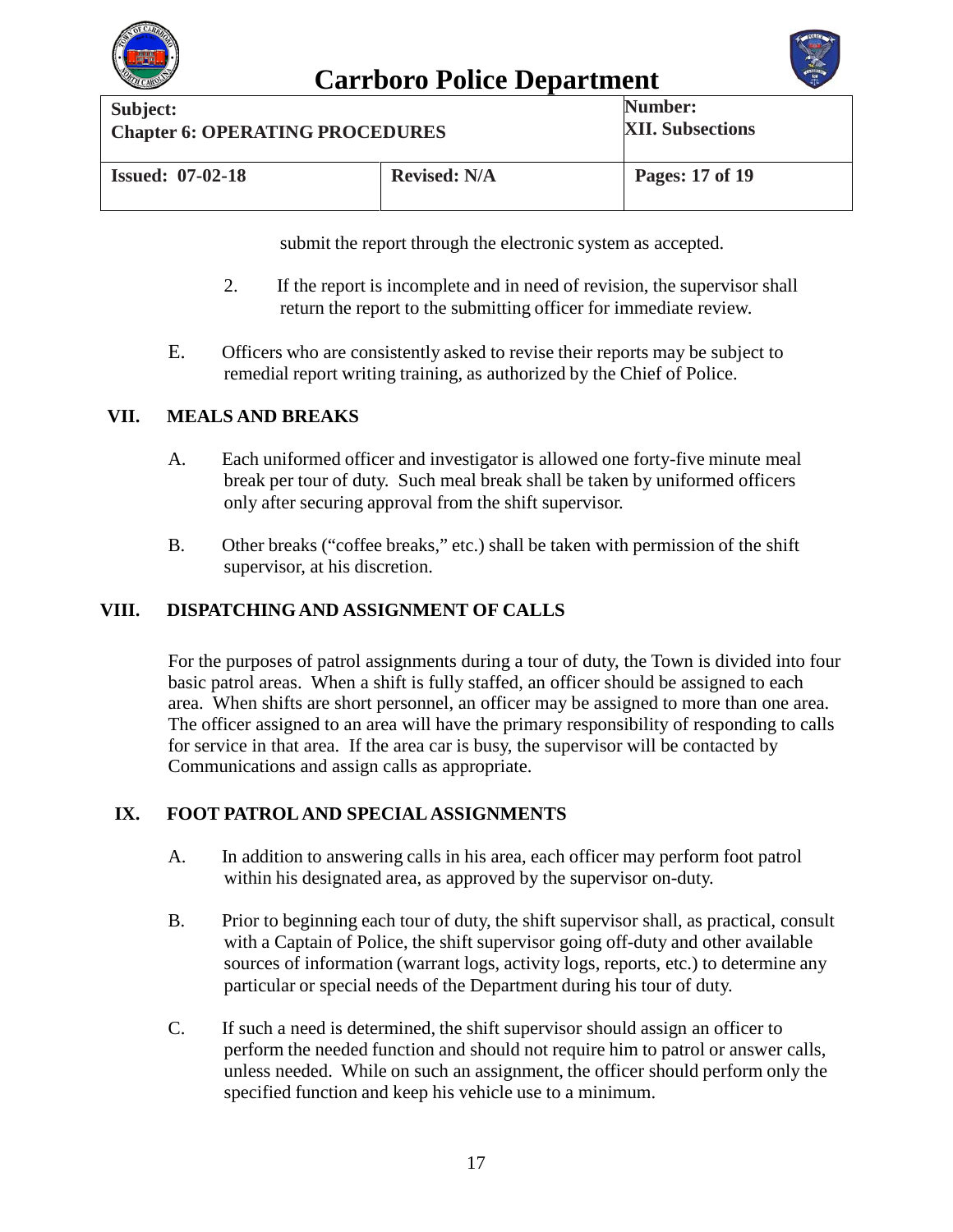



| Subject:                               |                     | <b>Number:</b>          |
|----------------------------------------|---------------------|-------------------------|
| <b>Chapter 6: OPERATING PROCEDURES</b> |                     | <b>XII. Subsections</b> |
| <b>Issued: 07-02-18</b>                | <b>Revised: N/A</b> | Pages: 18 of 19         |

D. As a special assignment, the Chief of Police may designate Police Officer positions as Community Service Officers and assign these positions to specific areas of Town with duties and responsibilities as assigned by the Chief of Police.

### **X. CALL NUMBERS**

Radio Call Numbers are assigned as follows:

- 50 Chief of Police
- 30 Captain of Police
- 31 Captain of Police
- 33 Platoon Supervisor
- 34 Sergeant (Asst. Supervisor)
- 35 Patrol Unit
- 36 Patrol Unit
- Patrol Unit
- 38 Patrol Unit
- 533 Community Services Supervisor
- 534 Community Services Sergeant
- 535 Community Services Officer
- 536 Community Services Officer
- 537 Community Services Officer
- D10 Investigator Supervisor
- D11 Investigator
- D12 Investigator
- D13 Investigator
- D<sub>14</sub> Investigator
- D15 Investigator
- D34 Investigator
- SR1 School Resource Officer
- SR2 School Resource Officer
- BASE2 Police Administrative Offices

### **XI. OFFICIAL TEN CODE LIST**

Officers shall utilize "plain speak" while using radio equipment to ensure consistency and interoperability with other emergency services agencies. However, due to the frequency of some calls for service, as well as the sensitive nature of others, officers may use tencodes concerning communication of these respective incidents. An official ten-code list shall be selected by the Chief of Police and copies shall be made available to all officers